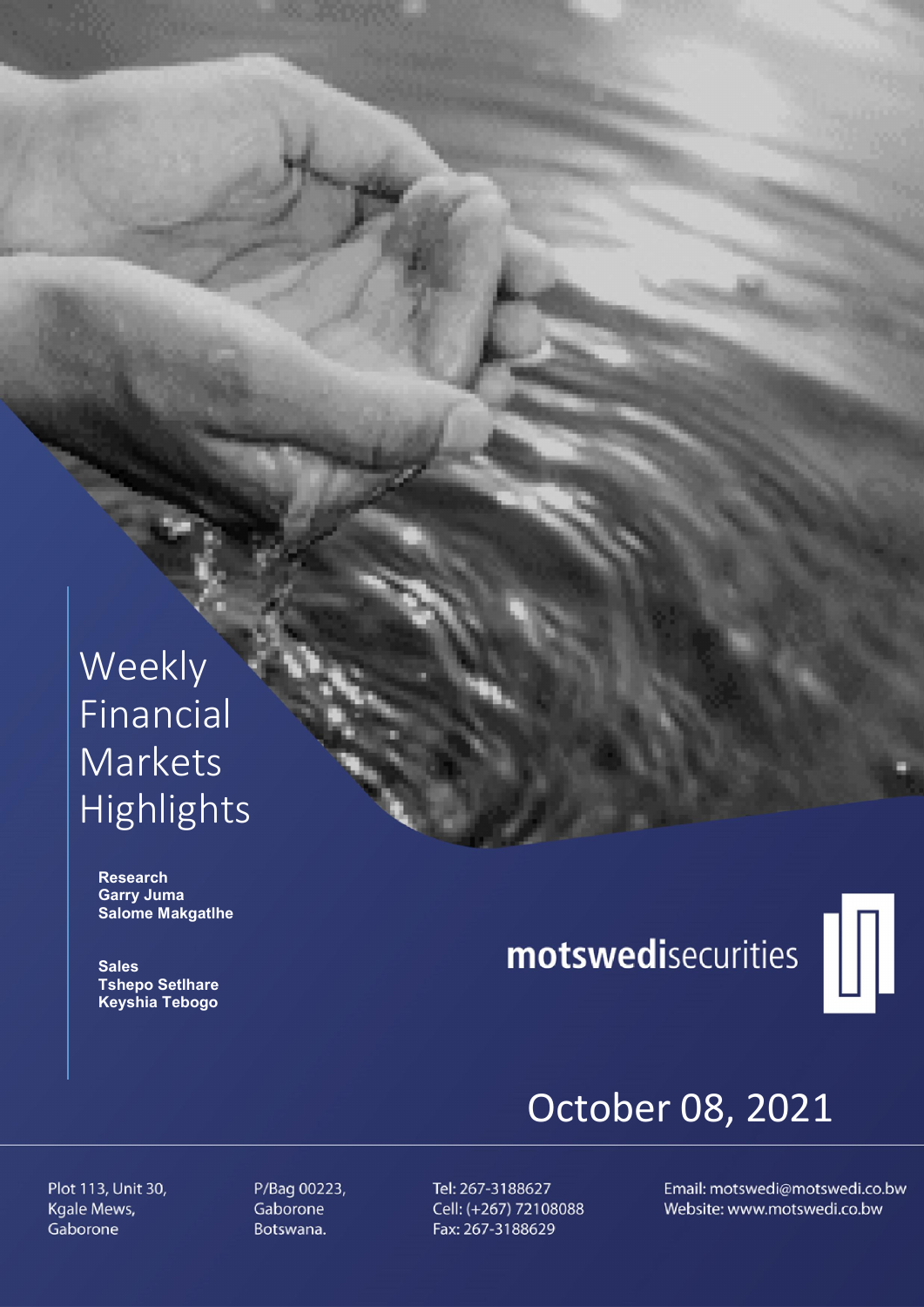motswedisecuritie

A member of the Botswana Stock Exchange

## 1.0 Local Equity…

It was a good week for the local equities market. The Domestic Company Index (DCI) was up 0.15% - clocking its fourth consecutive week of gains. The DCI has been on a steady recovery for the last 6 months, and in the previous week managed to clear out all losses and post a YTD gain for the first time since February 2020. The week's gain accelerated the DCI's growth for the year to 0.46%. The Domestic Company Total Returns Index (DCTRI) recovered at a faster pace that the DCI, having turned its corner into the gainers territory by the close of July 2021. The DCTRI gained 0.20% in the week, further benefitting from Sechaba going exdividend in the week, extending the index's growth for the year to 8.12%.

In its entirety, the equity market traded shares worth P8.12mn., with market liquidity led by Letshego, claiming about 42% of the total turnover. Amidst these trades, Letshego's share price upticked to P1.20/share from the week opening price of P1.18/share. This value rise in Letshego in the week extended the stock's lead of the gainers on the equity market to 66.7%. The stock remains relatively undervalued in the market, and investors are taking the opportunity to buy the shares at a low level, as well as benefit from the Company's outstanding interim dividend (of which, the last day to trade to qualify is 02 November 2021). We are also seeing shareholders offering the shares for sale at above market price, which provides a hint to the direction the price will move next – which would be in line with the stock's current price trend.

The tables turned for the better for BTCL, as the market shifted in favour of the sellers. The stock gained a thebe in the week, to close at

P0.69/share, just above the stock's 10-month low price of P0.68/share. Given this climb in the week, BTCL's share price was marginally recovered, at a YTD loss of negative 15.9%.

On the ETF Board, Cloud Atlas's BAMIB50 ETF made its debut trade in the week, with 101 units moving across the board, worth P6.26 each. This was 4.3% higher that the ETF's listing price of P6.00/unit. The BAMIB50 ETF is a Pan Africa ex-SA equity fund which offers investors access to equities in 14 different countries, across 15 sectors. The ETF listed on 08 September 2021 on the BSE, alongside Cloud Atlas's S&P Africa Sovereign Bond Fixed Income, which offers investors access to a basket of quality credit-rated, high yielding, and long dated debt issued by African Sovereign countries.

| <b>DCI Close</b>   | 6,910.92 |
|--------------------|----------|
| Weekly Change (%)  | $+0.15$  |
| YTD Change (%)     | $+0.46$  |
| <b>FCI Close</b>   | 1,548.83 |
| Weekly Change (%)  | 0.00     |
| YTD Change (%)     | $+0.10$  |
| <b>DCTRI Close</b> | 1,799.88 |
| Weekly Change (%)  | $+0.20$  |
| YTD Change (%)     | $+8.12$  |

BSE Indices – Week ending 08 October 2021

*Source: Motswedi Securities, BSE*

BSE Weekly Price Movements

| <b>COUNTER</b>                                                  | <b>08 Oct</b> | 29 Sep | <b>Change</b><br>(%) | YTD<br>(% ) |
|-----------------------------------------------------------------|---------------|--------|----------------------|-------------|
| BTCL $\uparrow$                                                 | 69            | 68     | $+1.5$               | $-15.9$     |
| LETSHEGO <sup>1</sup>                                           | 120           | 118    | $+1.7$               | $+66.7$     |
| $\star$<br>Source: Motswedi Securities, BSE<br>Exchange<br>Fund |               |        |                      | Traded      |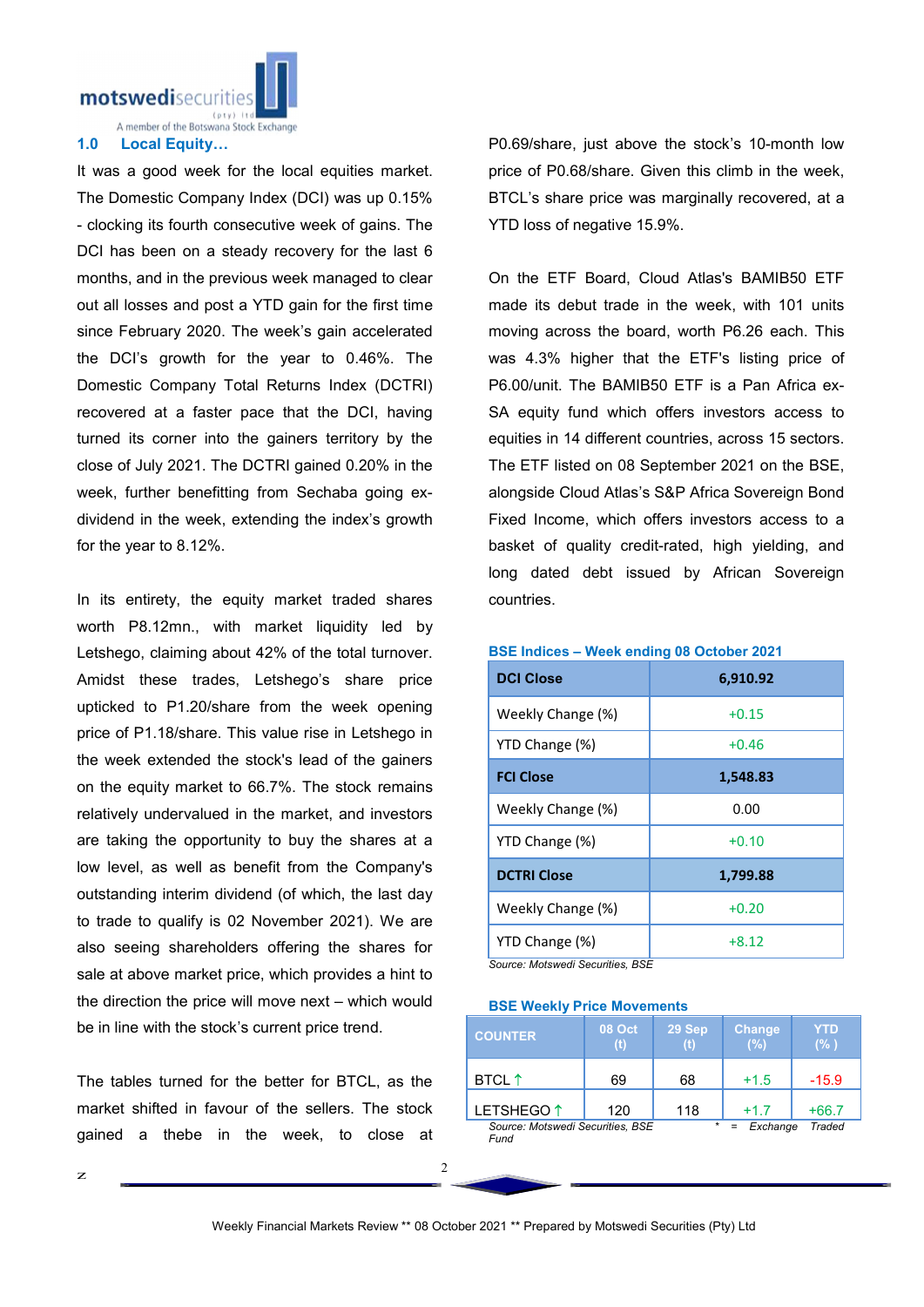

|  | Market Summary – Week ending 08 October 2021 |  |  |
|--|----------------------------------------------|--|--|
|  |                                              |  |  |

| No. of Shares Trading    | 4,772,238 |
|--------------------------|-----------|
| Turnover (BWP)           | 8,120,131 |
| Turnover (USD)*          | 718,632   |
| No. of stocks trading#   | 10        |
| No. of stocks advancing# | 2         |
| No. of stocks declining# |           |
| No of stocks unchanged#  | 71        |

No. of stocks unchanged# | 21<br>Source: Motswedi Securities. BSE \*US\$/BWP = 0.0885  $Source: Motswedi$  Securities, BSE *# = Domestic Main Board*

## 2.0 Company Announcements (on BSE X-News)

Absa Bank Botswana Limited's Board of Directors are pleased to announce the appointment of Sethunya Makepe-Garebatho as an Independent Non-Executive Director of the Bank, with effect from 15 September 2021. The appointment is subject to conclusion of the voting of shareholders at the Bank's Annual General Meeting in June 2022.

Botswana Housing Corporation (BHC) noteholders and market participants were informed by the BHC of the failure to publish its audited financial statements for the year ended 31 March 2021, which were due on 30 September 2021. BHC noteholders and market participants are therefore cautioned of the threat of suspension of BHC securities and possible termination of the listing of the same. This notice is made in compliance with section 3.24 of the BSE Listings Requirements. Should you require further clarity, contact the Listings and Trading Department at listings@bse.co.bw or +267 3674400.

**BTCL** published its closed period announcement in the week. The preparation of BTC's interim financial results for the half year ended 30

September 2021 has started and the interim results are expected to be published on or before 31 December 2021. This is in line with good corporate governance and in compliance with the Botswana Stock Exchange Equity Listings Requirements, BTC has declared a closed period from 01 October 2021 to the date of publication of the results, which is envisaged to be on or before 31 December 2021. Any changes to the publication will be communicated in writing. During this period, members of the BTC Board, staff of BTC and their immediate family members are prohibited from dealing in BTC shares as it could be deemed that they may be aware of unpublished price sensitive information. Unpublished price sensitive information is information affecting a company, which if released is likely to materially affect the company's share price. All concerned are requested to take note of this announcement to ensure compliance.

CA Sales published an announcement relating to a number of Executives exercising share options in terms of the CA&S share incentive trust. Read the full announcement here for full details of the transactions.

FPC published a circular to unitholders in the week, relating to the offer of units to unitholders holding linked units registered in the records of the Company on the electronic platform of Central Securities Depository of Botswana ("CSDB") at the close of business on 28 October 2021("the Record Date") at a price of P2.40 per linked unit ("Scrip Distribution Option") in lieu of the cash distribution of 17.80 thebe per linked unit in respect of the Company's trading to 30 June 2021.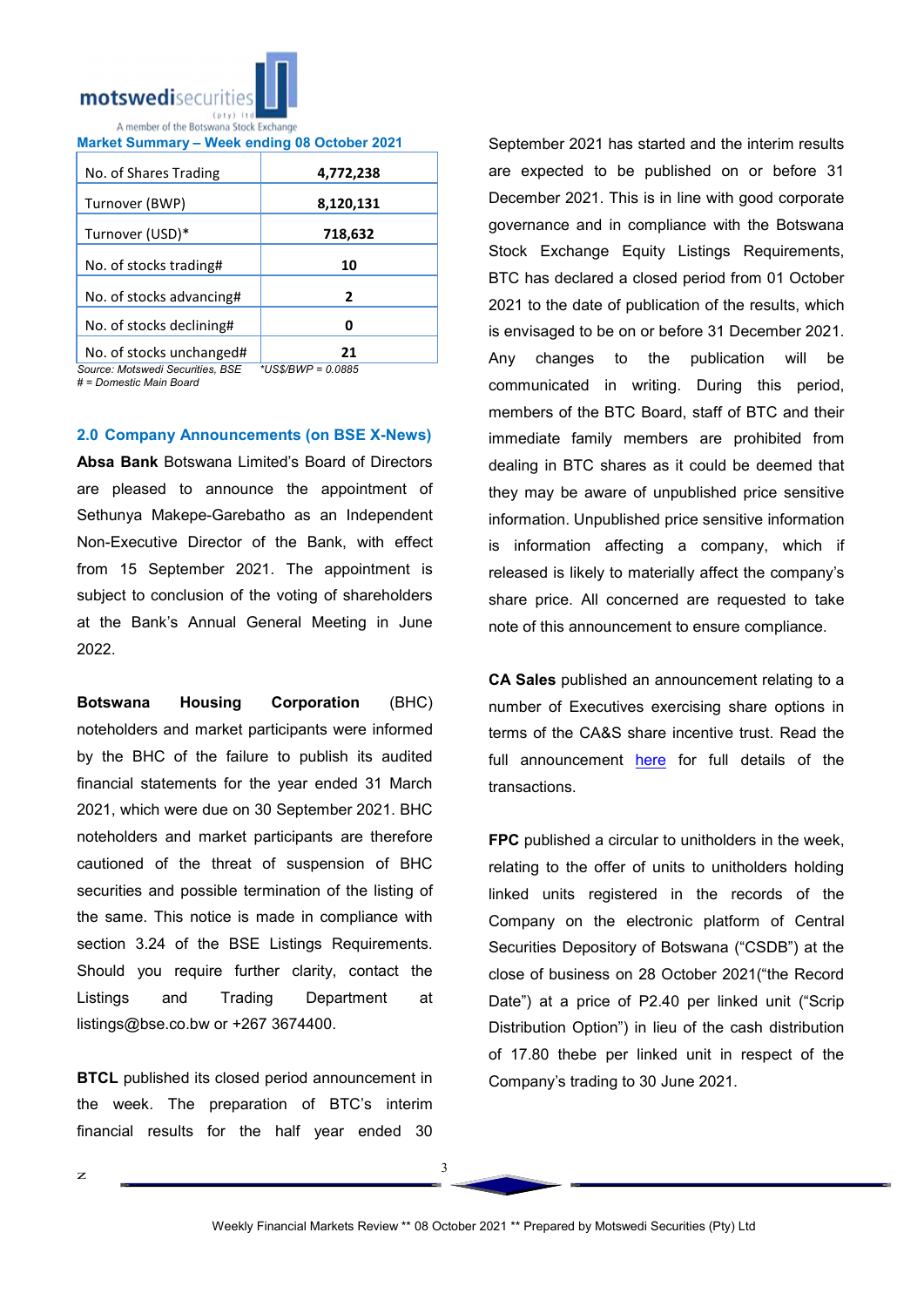

A member of the Botswana Stock Exchange

FPC posted a second notice of scrip dividend election. The Board of Directors offers unitholders the chance to reinvest the cash distribution and receive the distribution in respect of linked units for the period ending 30 June 2021 in new linked units instead of in cash. The Board has declared a distribution of 17.80 thebe (comprising a dividend of 0.16 thebe on each issued share and interest of 17.64 thebe on each issued debenture comprising a linked unit) per linked unit for the twelve months of trading ending 30 June 2021 ("the Distribution") and approved the issue of up to 30 550 889 new linked units, to be funded out of distributable profits, to unitholders who hold linked units in the Company as at the Record Date, who elect to receive the distribution in units instead of cash.

The Company will deduct and pay withholding tax of 7.5% on the dividend on shares comprising linked units payable to holders of linked units which are resident and non-resident and 10% on the interest payable on each debenture held by a holder of a linked unit resident for tax purposes in Botswana, and 15% on the interest payable on each debenture held by holder of a linked unit nonresident for tax purposes in Botswana (or such lesser percentage as may be provided in a Double Taxation Agreement (if there be one) between Botswana and the country of tax residence of the non-resident tax payer) but shall not deduct and pay any withholding tax on interest payable on debentures held by an entity which is exempt from income tax in Botswana. The resulting distribution, after deduction of withholding tax as set out above, is hereinafter referred to as "the Net Distribution".

Unitholders registered as such on the Record Date are offered such number of linked units, at a value

of P2.40 per linked unit, equal to the cash value of the Net Distribution payable to such holders. The value of a linked unit is based on the weighted average traded price of the linked units, on the Botswana Stock Exchange, over the three weeks preceding 30 June 2021.

Effectively the offer represents an offer of 0.068 new linked units, for every single linked unit currently held by a unitholder.

G4S (Botswana) Limited published a dividend announcement in the week, further to the interim financial results published on 26 September 2021. Shareholders are informed that on 28 September 2021, the Company's Board of Directors declared an interim dividend of 19.625 thebe per share, amounting to a total dividend to BWP15.7million (Fifteen Million Seven Hundred Thousand Pula). The dividend will be payable on 2 November 2021, to those shareholders registered at the close of business on 26 October 2021, being the last date of shareholder registration, with an ex-dividend date of 22 October 2021.

Letlole's Board of Directors wishes to advise Unitholders that further to the Cautionary Announcement that was published on the 6th of September 2021, the negotiations with the two parties on the potential transactions are still in progress. The successful conclusion of these negotiations may have a material impact on the price of the Company's shares. Unitholders and investors are therefore advised to continue exercising caution when dealing in the Company's securities until such a time that the outcome of the negotiations is communicated by the Company.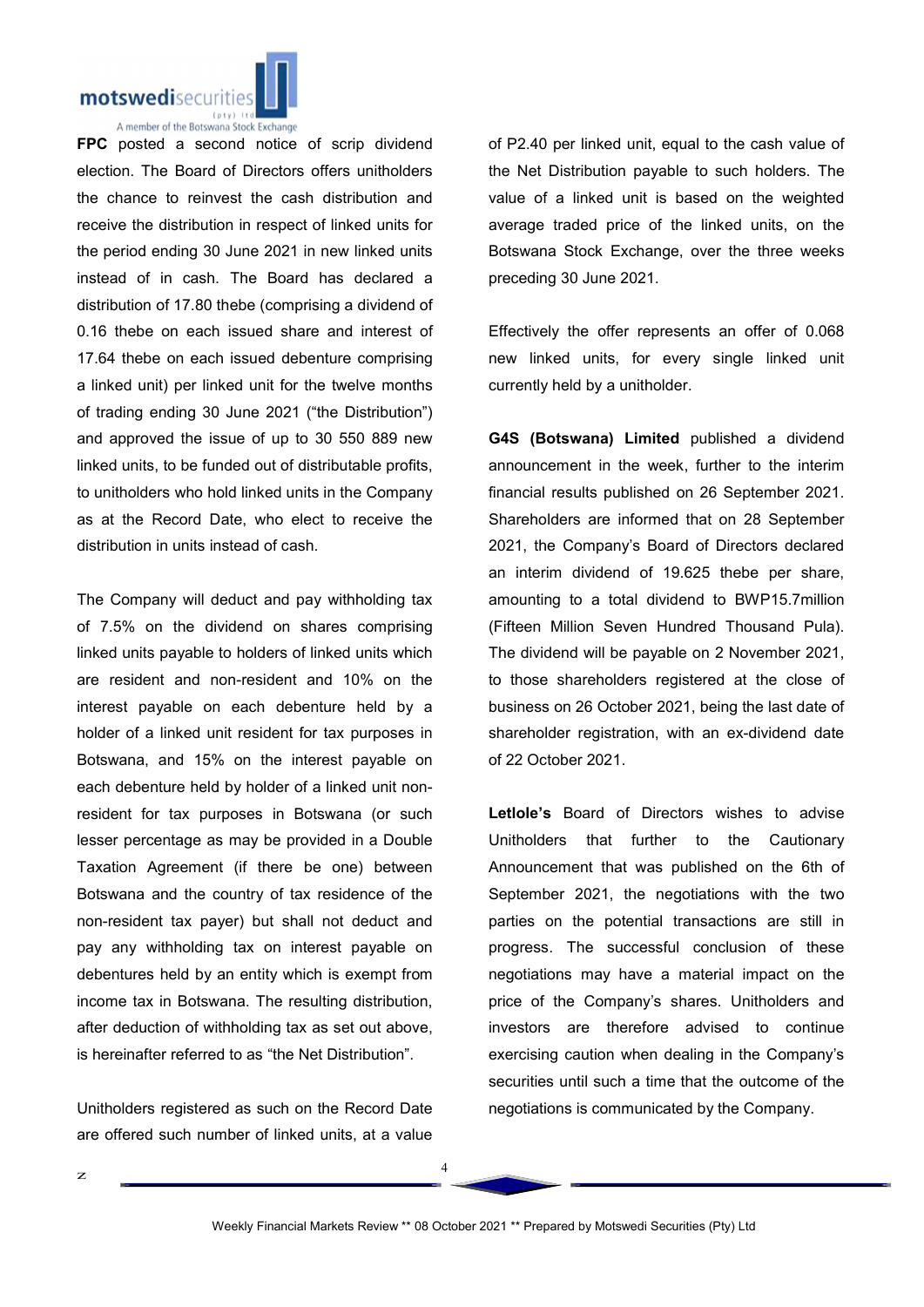

Sefalana published a notice regarding the passing of a Board Member. It is with a heavy heart that we announce that our Board member Mr Moatlhodi Sebabole passed away on 3 October 2021. Moatlhodi joined the Board of Sefalana on 1 October 2020 as an Independent Non-Executive Director. He also served as a member of the Audit & Risk Committee; Nominations Committee; and the Corporate Social Responsibility Committee. We would like to pass our condolences to the Sebabole family. May Moatlhodi rest in eternal peace.

Water Utilities Corporation (WUC) noteholders and market participants were informed by the WUC of the failure to publish its audited financial statements for the year ended 31 March 2021, which were due on 30 September 2021. WUC noteholders and market participants are therefore cautioned of the threat of suspension of WUC securities and possible termination of the listing of the same. This notice is made in compliance with section 3.24 of the BSE Listings Requirements. Should you require further clarity, contact the Listings and Trading Department at listings@bse.co.bw or +267 3674400.

Anglo American plc announces a number of senior leadership changes. Seamus French has decided to leave Anglo American at the end of 2021 after 14 years with the company and will be replaced as CEO of Bulk Commodities by Themba Mkhwanazi, currently CEO of Kumba Iron Ore ("Kumba"). Mpumi Zikalala, currently Managing Director of De Beers Managed Operations, has been appointed as CEO of Kumba. Both appointments will take effect on 1 January 2022. Mpumi's successor at De Beers Managed Operations will be confirmed in due course.

Anglo American plc announces that it has purchased 498,379 of its ordinary shares of US\$0.54945 each on Exchange (as defined in the Rules of the London Stock Exchange) from Goldman Sachs International as part of its buyback programme announced on 29 July 2021. This purchase was dated 29 September 2021.

Anglo American plc announces that it has purchased 40,000 of its ordinary shares of US\$0.54945 each on Exchange (as defined in the Rules of the London Stock Exchange) from Goldman Sachs International as part of its buyback programme announced on 29 July 2021. This purchase was dated 30 September 2021.

Anglo American plc announces that it has purchased 39,922 of its ordinary shares of US\$0.54945 each on Exchange (as defined in the Rules of the London Stock Exchange) from Goldman Sachs International as part of its buyback programme announced on 29 July 2021. This purchase was dated 01 October 2021.

Anglo American plc announces that it has purchased 20,000 of its ordinary shares of US\$0.54945 each on Exchange (as defined in the Rules of the London Stock Exchange) from Goldman Sachs International as part of its buyback programme announced on 29 July 2021. This purchase was dated 04 October 2021.

Anglo American plc announces that it has purchased 9,810 of its ordinary shares of US\$0.54945 each on Exchange (as defined in the Rules of the London Stock Exchange) from Goldman Sachs International as part of its buyback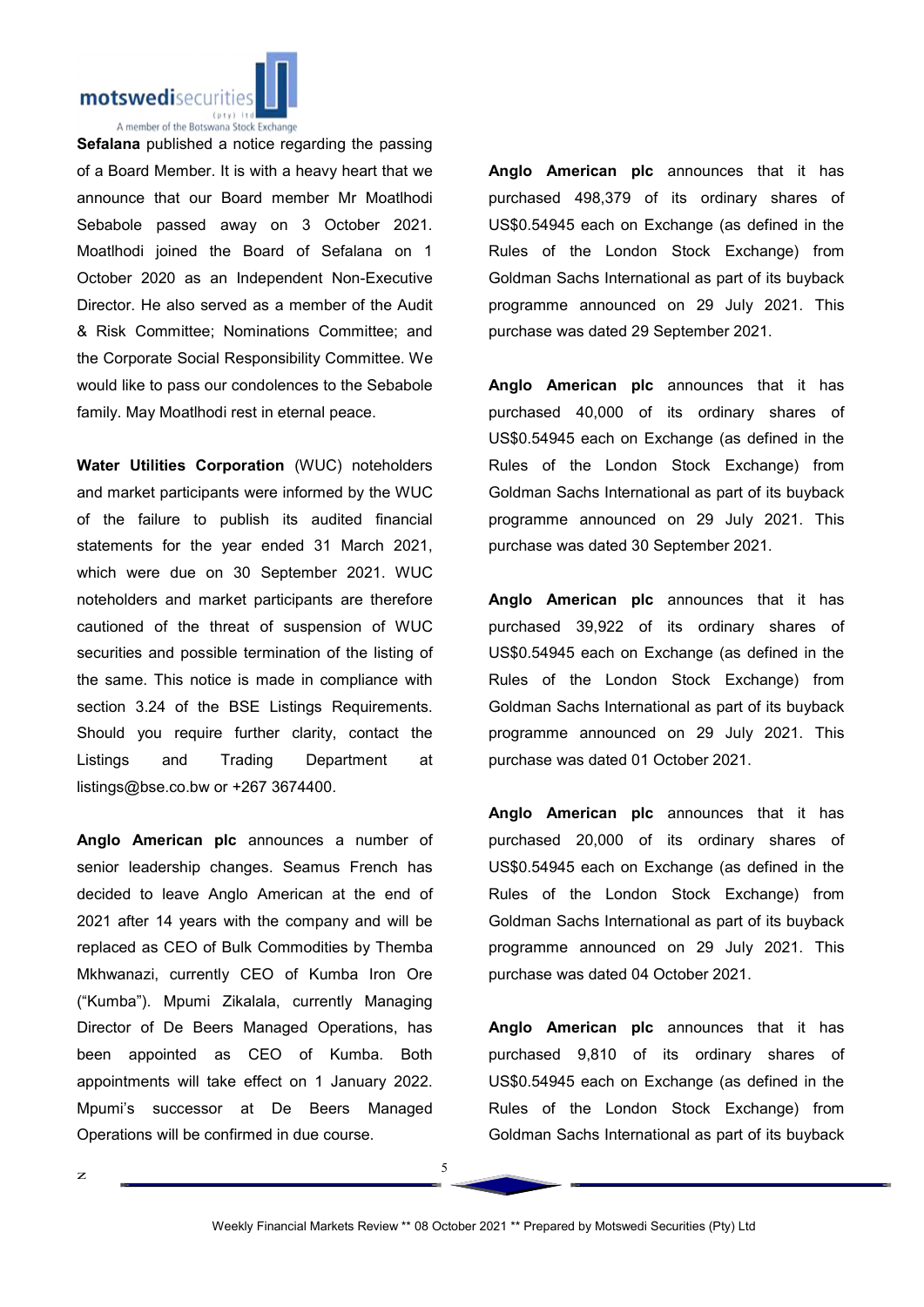

programme announced on 29 July 2021. This purchase was dated 05 October 2021.

Anglo American plc announces that it has purchased 459,127 of its ordinary shares of US\$0.54945 each on Exchange (as defined in the Rules of the London Stock Exchange) from Goldman Sachs International as part of its buyback programme announced on 29 July 2021. This purchase was dated 06 October 2021.

Anglo American plc announces that it has purchased 162,735 of its ordinary shares of US\$0.54945 each on Exchange (as defined in the Rules of the London Stock Exchange) from Goldman Sachs International as part of its buyback programme announced on 29 July 2021. This purchase was dated 07 October 2021.

Anglo American plc made a notification in accordance with the UK Financial Conduct Authority's Disclosure Guidance and Transparency Rule 5.6. As at 6pm on 30 September 2021, the issued share capital of the Company was 1,353,443,207 ordinary shares of US\$0.54945 each. No shares are held in Treasury, therefore the total number of voting rights in the Company is 1,353,443,2071. This information may be used by shareholders (and others with notification obligations) as the denominator for the calculations by which they will determine whether they are required to notify their interest in, or a change to their interest in, the Company under the FCA's Disclosure Guidance and Transparency Rules.

Anglo American plc made a notification relating to a transaction by Directors and PDMRs. The Company received notification on 6 October 2021

of an acquisition of American Depositary Shares (ADS) by a Non-Executive Director in respect of the reinvestment of the 2021 Interim Dividend and Special Dividend. One ADS represents 0.5 Ordinary Shares. Find the full notification here.

Investec Bank Limited notified stakeholders of transactions by a PDMR in Investec Limited ordinary shares and a director of a major subsidiary in Investec Limited ordinary shares. Find the notice here.

NewFunds Collective Investment Scheme in Securities announced changes to its Board of Directors. In compliance with paragraph 3.59 of the Listings Requirements of JSE Limited, NewFunds hereby notifies its securities holders of the following changes to the board of directors of the company of NewFunds with effect from 1 October 2021. Ms Yvonne Matsoarelo Maitin, has resigned as an independent non-executive director and member of the Audit, Risk and Compliance Committee of the NewFunds. The Board thanks Ms Maitin for her contribution and service to the success of the Manager and NewFunds and wishes her well in her future endeavours. A further announcement will be made as soon as a replacement has been appointed.

## 3.0 Foreign Exchange…

The US dollar edged lower, against a basket of other currencies, following the publication of a less than expected increase in US employment data. The jobs report noted an increase of 194,000 in September 2021, in comparison to the 488,000 jobs that was anticipated by an economist poll run by Reuters earlier in the week. September's jobs report is the last available report before the US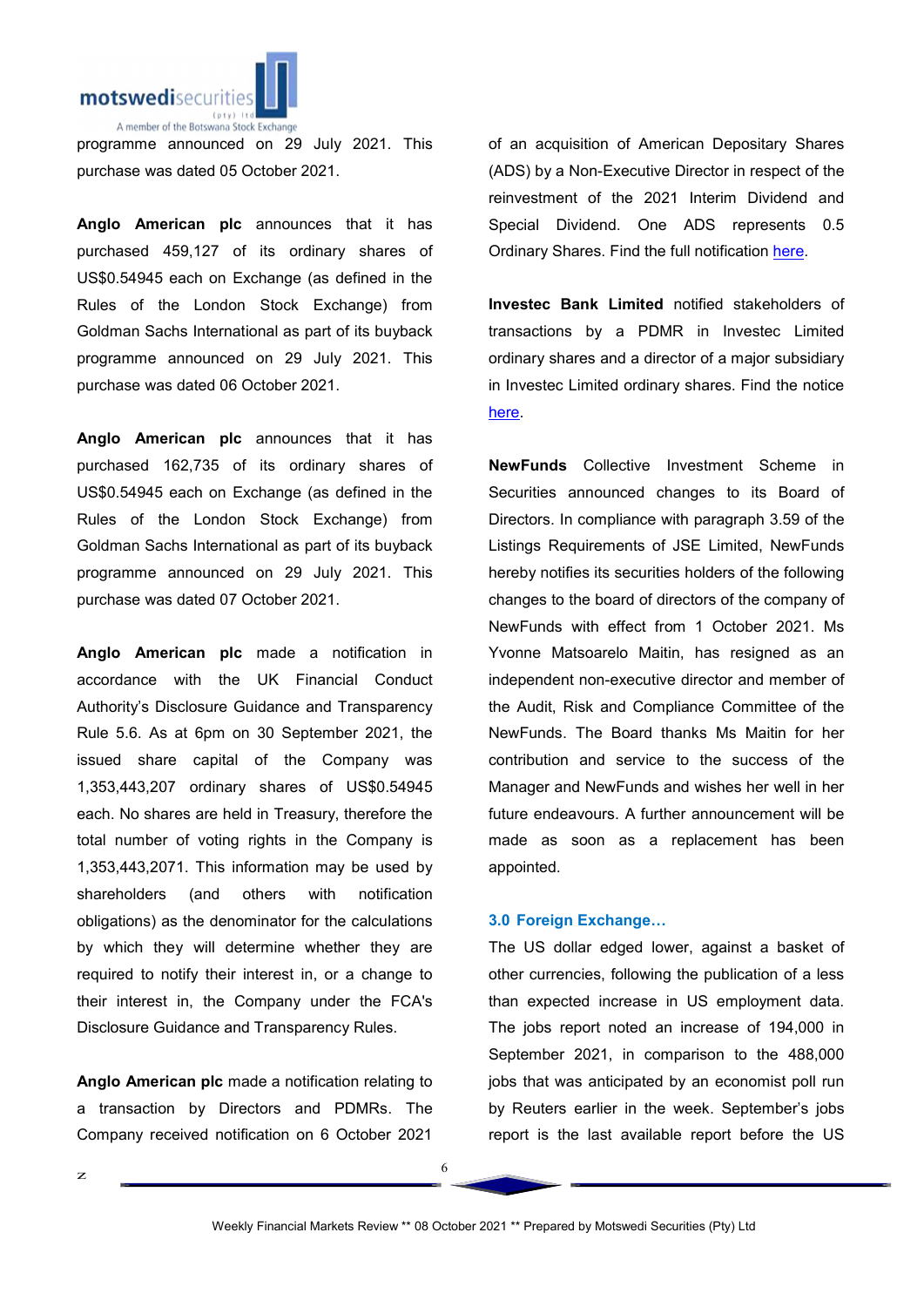

A member of the Botswana Stock Exchange

Federal Reserve policy meeting, slated for November  $2 - 3$ . It is from this meeting that speculators will be looking for clues on the timing of the tapering of the economic stimulus. Large expectation is that the Federal Reserve will begin tapering asset purchases this year, and possibly, as soon as next month.

In the early week, the US dollar hovered near its one-year high against a number of its trading partners, this was ahead of the publication of the jobs report. Also supporting the US dollar was the jump in energy prices, which could potentially lead to a jump in inflation levels and hike in interest rates.

#### Domestic Exchange rates

| <b>Currency</b>          | <b>08 Oct</b> | 29 Sep | <b>Change</b><br>(%) | <b>YTD</b><br>$(\%)$ |
|--------------------------|---------------|--------|----------------------|----------------------|
| 匷<br>US\$/BWP<br>=       | 0.0885        | 0.0885 | 0.00                 | $-5.95$              |
| ≔<br>ZAR/BWP             | 1.3245        | 1.3316 | $-0.53$              | $-0.38$              |
| $\circ$<br>EUR/BWP       | 0.0766        | 0.0758 | 1.06                 | $-8.81$              |
| 즭뚡<br>GBP/BWP            | 0.0651        | 0.0653 | $-0.31$              | $-9.33$              |
| $\bullet$<br>↑<br>JPY/BW | 9.9           | 9.8600 | 0.41                 | $-3.23$              |
| CNH/BWP                  | 0.571         | 0.5725 | $-0.26$              | $-13.05$             |

*Source: Bank of Botswana*

#### 4.0 Commodities…

z market. Capping gains, however, was the release  $\frac{1}{7}$ Oil prices were in line to post gains in the week, even reaching a multi-year high after surpassing US\$83 a barrel. The commodity gained support from the OPEC+ community's decision to maintain the steady production increase, despite global supply concerns. In July 2021, OPEC+ agreed to increase output by 400,000 barrels per day (bpd) every month until at least April 2022. This would be an attempt by the oil collective to gradually phase out the 5.8mn bpd of production cuts existing in the

of a report by the US Energy Information Administration showing an unexpected rise of 2.3mn barrels in US crude last week, versus the expected decline of 418,000 barrels. US crude output appears to have returned to its pre-storm levels. Oil was up about 4.78% during midafternoon trading, having risen about 60% for the year so far.

Gold prices traded flat in the week, marginally down at US\$1,757.13/oz. pressured by improved US jobs data. The weekly initial jobless claims dropped by the most in three months, suggesting the US labour market is back on the path to recovery after a recent slowdown. Gold is trailing for the year with a year to date decline of about negative 7%.

Silver was up for the week trading at US\$22.68/oz, while platinum was trading at about US\$1,028.59/oz.